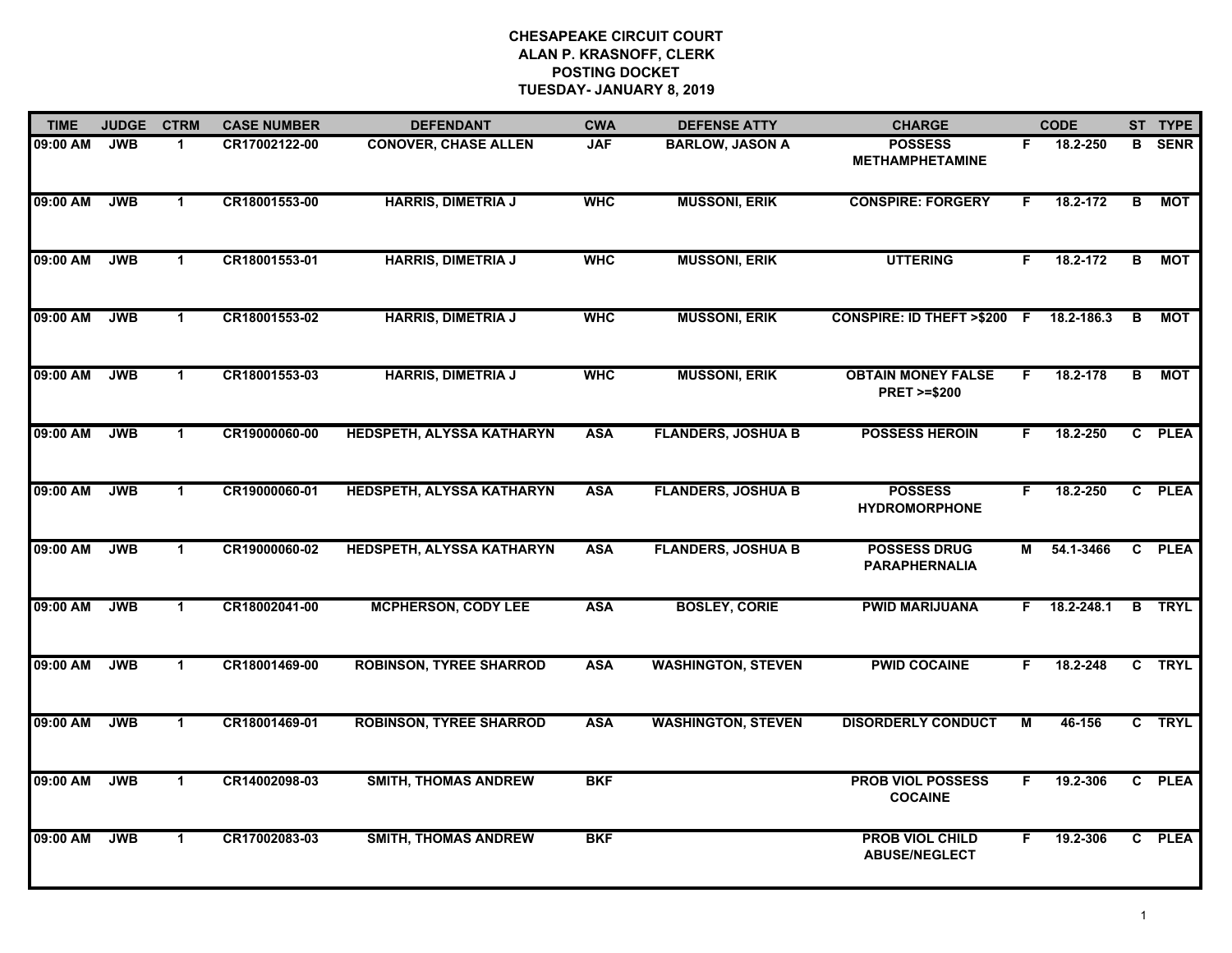| <b>TIME</b> | <b>JUDGE</b> | <b>CTRM</b>          | <b>CASE NUMBER</b> | <b>DEFENDANT</b>                  | <b>CWA</b> | <b>DEFENSE ATTY</b>      | <b>CHARGE</b>                                    |    | <b>CODE</b> |                | ST TYPE    |
|-------------|--------------|----------------------|--------------------|-----------------------------------|------------|--------------------------|--------------------------------------------------|----|-------------|----------------|------------|
| 09:00 AM    | <b>JWB</b>   | $\blacktriangleleft$ | CR18001571-00      | <b>SULLIVAN, SARA LINDSAY</b>     | <b>BEC</b> | Hedges, Paul             | FAIL TO COMPLY W/ JDR CT M<br><b>ORDER</b>       |    | 18.2-456    | S              | <b>WC</b>  |
| 09:00 AM    | <b>JWB</b>   | $\mathbf{1}$         | CR18001571-01      | <b>SULLIVAN, SARA LINDSAY</b>     | <b>BEC</b> | Hedges, Paul             | FAIL TO COMPLY W/ JDR CT M<br><b>ORDER</b>       |    | 18.2-456    | S.             | <b>WC</b>  |
| 09:00 AM    | <b>JWB</b>   | $\mathbf 1$          | CR18001571-02      | <b>SULLIVAN, SARA LINDSAY</b>     | <b>BEC</b> | <b>Hedges, Paul</b>      | FTA JDR 10/10/2017                               | М  | 18.2-456    | B              | <b>WC</b>  |
| 09:00 AM    | <b>JWB</b>   | $\mathbf 1$          | CR18001571-03      | <b>SULLIVAN, SARA LINDSAY</b>     | <b>BEC</b> | <b>Hedges, Paul</b>      | FTA JDR 10/23/2017                               | м  | 18.2-456    | в              | <b>WC</b>  |
| 09:00 AM    | <b>JWB</b>   | $\blacktriangleleft$ | CR11001244-08      | <b>TAYLOR, JAHMERAH LEE</b>       | <b>ASA</b> | Gilchrist, Kurt A.       | SUSP SENT VIOL (REC STOL F<br>GOOD)              |    | 19.2-306    | в              | <b>REV</b> |
| 09:00 AM    | <b>JWB</b>   | $\mathbf{1}$         | CR11001244-09      | <b>TAYLOR, JAHMERAH LEE</b>       | <b>ASA</b> | Gilchrist, Kurt A.       | SUSP SENT VIOL (REC STOL F<br>GOOD)              |    | 19.2-306    | В              | REV        |
| 09:00 AM    | <b>JWB</b>   | $\mathbf{1}$         | CR11001244-10      | <b>TAYLOR, JAHMERAH LEE</b>       | <b>ASA</b> | Gilchrist, Kurt A.       | <b>SUSP SENT VIOL(LARC:</b><br>INT/SELL)         | F. | 19.2-306    | C              | <b>REV</b> |
| 09:00 AM    | <b>JWB</b>   | $\mathbf{1}$         | CR14000784-04      | <b>WIGGINS, DANIEL LEE</b>        | <b>MLK</b> | <b>WOOD, SHELLY F</b>    | <b>VIOL PROBATION ON FEL</b><br><b>OFF</b>       | E  | 19.2-306    | $\overline{c}$ | <b>REV</b> |
| 09:00 AM    | <b>JWB</b>   | $\blacktriangleleft$ | CR10002272-03      | <b>WOODHOUSE, SANNITA NICHAEL</b> | <b>BEC</b> | <b>MARLE, SIMON J</b>    | <b>VIOL PROB (OBT MON-</b><br><b>FALSE PRET)</b> | F. | 19.2-306    | C              | <b>REV</b> |
| 09:00 AM    | <b>JWB</b>   | $\mathbf{1}$         | CR10002272-04      | <b>WOODHOUSE, SANNITA NICHAEL</b> | <b>BEC</b> | <b>MARLE, SIMON J</b>    | <b>VIOL PROB (FORGE CHECK)</b>                   | -F | 19.2-306    | C              | <b>REV</b> |
| 09:00 AM    | <b>JWB</b>   | $\blacktriangleleft$ | CR10002272-05      | <b>WOODHOUSE, SANNITA NICHAEL</b> | <b>BEC</b> | <b>MARLE, SIMON J</b>    | <b>VIOL PROB (PETIT LARC-</b><br>3RD OFF)        | E  | 19.2-306    | C              | <b>REV</b> |
| 09:00 AM    | <b>RDS</b>   | 5                    | CR07003691-02      | <b>ARGABRITE, KATHRYN JONES</b>   | <b>KJB</b> | <b>FERRARA, JENNIFER</b> | <b>PROB VIOL (POSSESS</b><br><b>HEROIN)</b>      | F. | 19.2-306    | C.             | <b>REV</b> |
| 09:00 AM    | <b>RDS</b>   | 5                    | CR07003924-02      | <b>ARGABRITE, KATHRYN JONES</b>   | <b>KJB</b> | <b>FERRARA, JENNIFER</b> | <b>PROB VIOL (POSSESS</b><br><b>COCAINE)</b>     | F  | 19.2-306    | C.             | <b>REV</b> |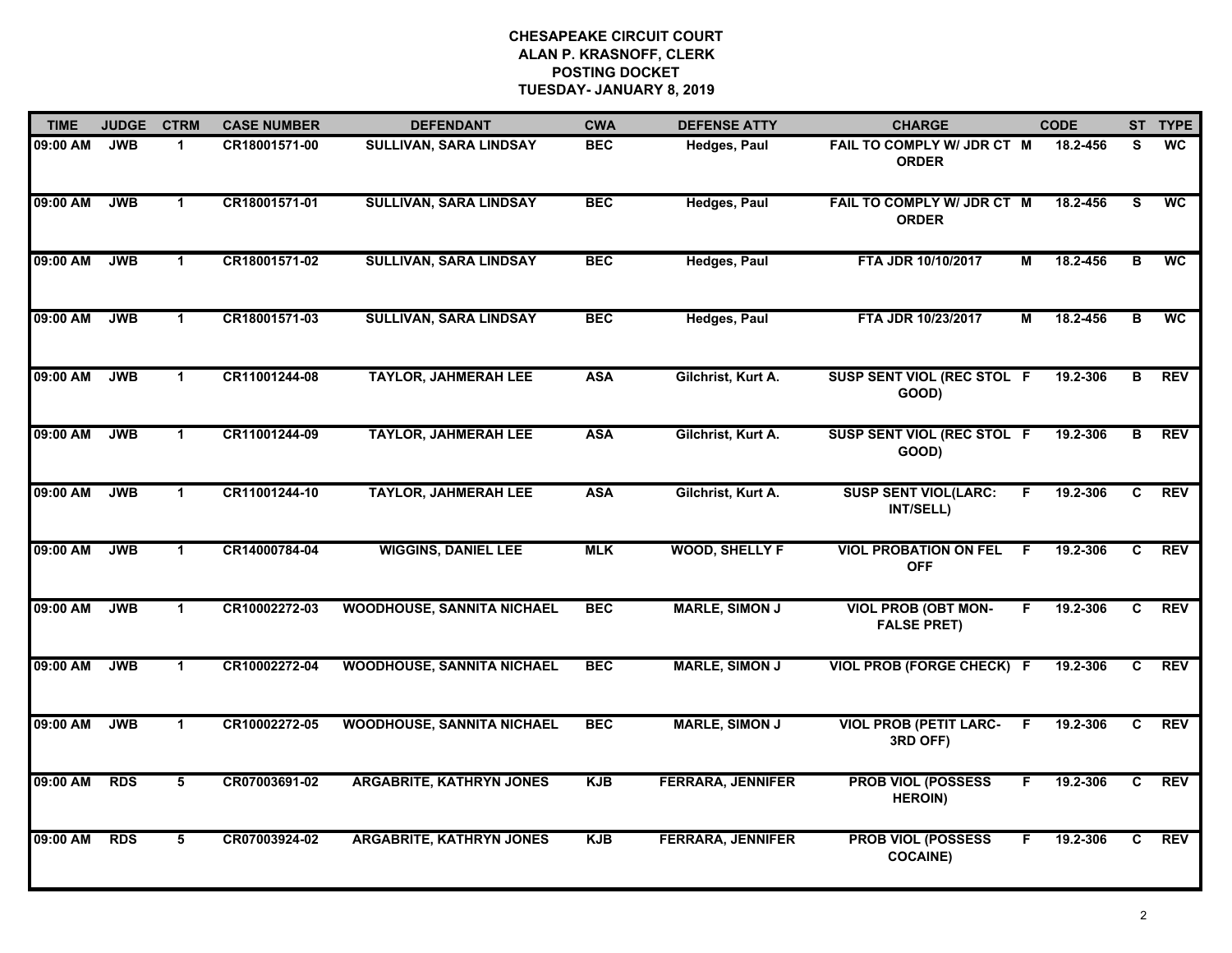| <b>TIME</b> | <b>JUDGE</b> | <b>CTRM</b>     | <b>CASE NUMBER</b> | <b>DEFENDANT</b>                   | <b>CWA</b> | <b>DEFENSE ATTY</b>           | <b>CHARGE</b>                                  |              | <b>CODE</b>   |                         | ST TYPE       |
|-------------|--------------|-----------------|--------------------|------------------------------------|------------|-------------------------------|------------------------------------------------|--------------|---------------|-------------------------|---------------|
| 09:00 AM    | <b>RDS</b>   | 5               | CR07003925-02      | <b>ARGABRITE, KATHRYN JONES</b>    | <b>KJB</b> | <b>FERRARA, JENNIFER</b>      | <b>PROB VIOL (POSSESS</b><br><b>METHADONE)</b> | F.           | 19.2-306      | C                       | <b>REV</b>    |
| 09:00 AM    | <b>RDS</b>   | 5               | CR07003926-02      | <b>ARGABRITE, KATHRYN JONES</b>    | <b>KJB</b> | <b>FERRARA, JENNIFER</b>      | <b>PROB VIOL (POSSESS</b><br>OXYCODONE)        | F.           | 19.2-306      | C                       | <b>REV</b>    |
| 09:00 AM    | <b>RDS</b>   | 5               | CR18000647-00      | <b>BROWN, CHIRON SHEA</b>          | <b>DAM</b> | <b>BLACK, HUGH E; III</b>     | <b>MALICIOUS BODILY INJURY F</b>               |              | $18.2 - 51$   |                         | <b>B</b> TRYL |
| 09:00 AM    | <b>RDS</b>   | 5               | CR18000647-01      | <b>BROWN, CHIRON SHEA</b>          | <b>DAM</b> | <b>BLACK, HUGH E; III</b>     | <b>ABDUCTTION</b>                              | F.           | $18.2 - 47$   |                         | <b>B</b> TRYL |
| 09:00 AM    | <b>RDS</b>   | 5               | CR18000647-02      | <b>BROWN, CHIRON SHEA</b>          | <b>DAM</b> | <b>BLACK, HUGH E; III</b>     | <b>SODOMY</b>                                  | F.           | $18.2 - 67.1$ |                         | <b>B</b> TRYL |
| 09:00 AM    | <b>RDS</b>   | 5               | CR18000647-03      | <b>BROWN, CHIRON SHEA</b>          | <b>DAM</b> | <b>BLACK, HUGH E; III</b>     | STRANGLE:WOUND/INJURY F<br><b>RESULTS</b>      |              | 18.2-51.6     |                         | <b>B</b> TRYL |
| 09:00 AM    | <b>RDS</b>   | 5               | CR18000647-04      | <b>BROWN, CHIRON SHEA</b>          | <b>DAM</b> | <b>BLACK, HUGH E; III</b>     | <b>MURDER: 2ND DEGREE</b><br>(ATTEMPT)         | F            | 18.2-32       |                         | <b>B</b> TRYL |
| 09:00 AM    | <b>RDS</b>   | $5\overline{)}$ | CR10001467-03      | <b>COLEMAN, MICHAEL RYAN</b>       | <b>AJS</b> | <b>GILCHRIST, KURT A</b>      | <b>VIOL PROB (PWID ECSTASY) F</b>              |              | 19.2-306      | $\overline{\mathbf{B}}$ | <b>REV</b>    |
| 09:00 AM    | <b>RDS</b>   | 5               | CR01A02651-02      | <b>COLLINS, DANIEL JAMES; JR</b>   | <b>AJS</b> |                               | <b>PROB VIOL POSSESS</b><br><b>COCAINE</b>     | F.           | 19.2-306      | C                       | <b>REV</b>    |
| 09:00 AM    | <b>RDS</b>   | 5               | CR17001043-00      | <b>FERGUSON, PRECIOUS DESTARTE</b> | <b>DAW</b> | Sacks, Andrew M.              | <b>ID THEFT</b>                                | F.           | 18.2-186.3    | C                       | <b>RR</b>     |
| 09:00 AM    | <b>RDS</b>   | 5               | CR18001996-00      | <b>GREEN, JEFFRY ALLEN</b>         | <b>AJS</b> | <b>COLEMAN, HARVEY DENNIS</b> | <b>POSSESS</b><br><b>METHAMPHETAMINE</b>       | F.           | 18.2-250      |                         | <b>B</b> PLEA |
| 09:00 AM    | <b>RDS</b>   | 5               | CR18001996-01      | <b>GREEN, JEFFRY ALLEN</b>         | <b>AJS</b> | <b>COLEMAN, HARVEY DENNIS</b> | <b>POSSESSION OF</b><br>MARIJUANA              |              | M 18.2-250.1  | S.                      | <b>PLEA</b>   |
| 09:00 AM    | <b>RDS</b>   | 5               | CR18002245-00      | <b>GREENBERG, ADAM DONLEY</b>      | <b>KJB</b> | <b>OXENHAM, CARA P</b>        | <b>BOND APPEAL</b>                             | $\mathbf{o}$ | 19.2-124      |                         | C BOND        |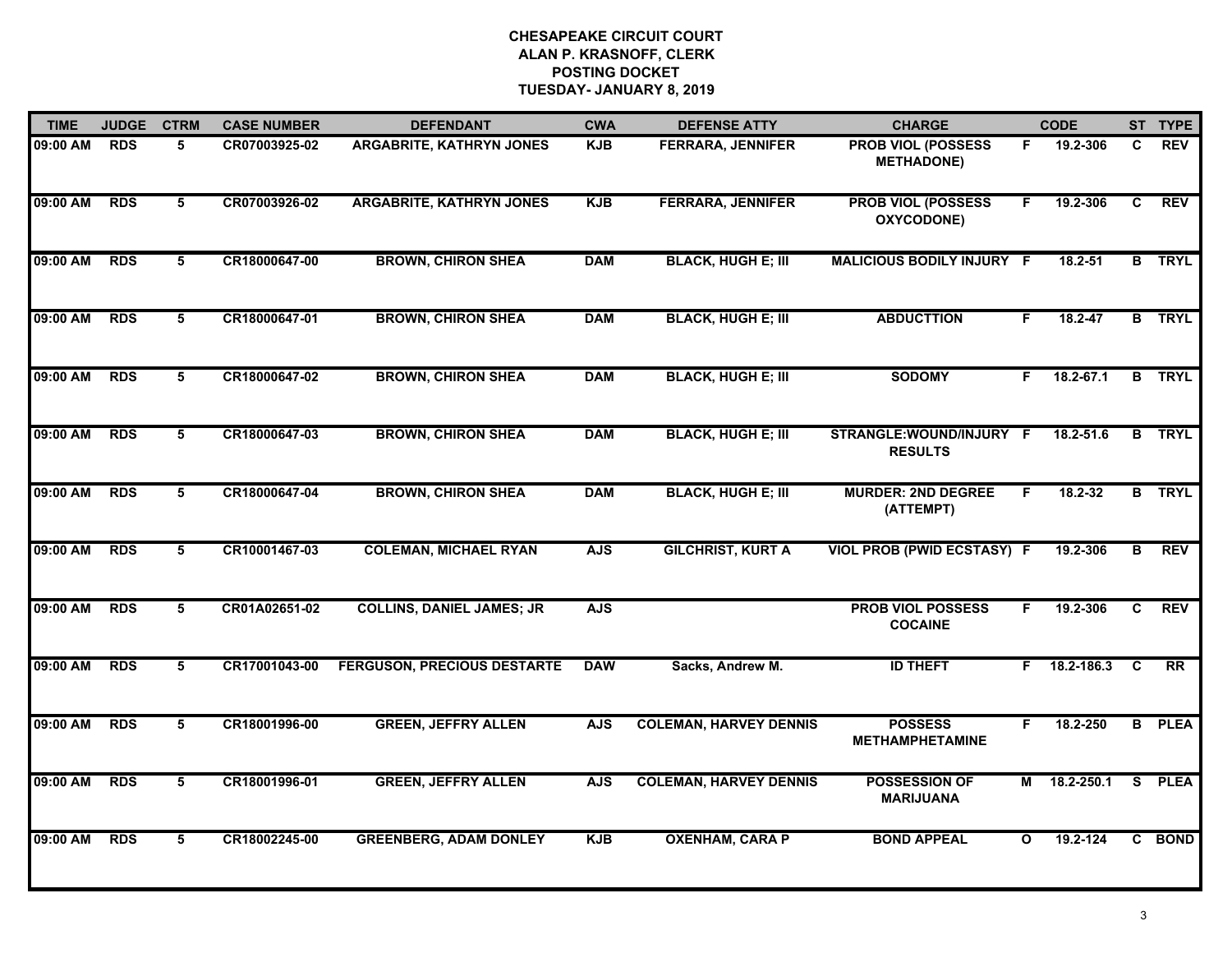| <b>TIME</b>   | <b>JUDGE</b> | <b>CTRM</b>     | <b>CASE NUMBER</b> | <b>DEFENDANT</b>                   | <b>CWA</b> | <b>DEFENSE ATTY</b>        | <b>CHARGE</b>                                    |              | <b>CODE</b> |              | ST TYPE     |
|---------------|--------------|-----------------|--------------------|------------------------------------|------------|----------------------------|--------------------------------------------------|--------------|-------------|--------------|-------------|
| 09:00 AM      | <b>RDS</b>   | 5               | CR18002174-00      | HALE, AARON JAMAAL                 | <b>AJS</b> | <b>WASHINGTON, STEVEN</b>  | <b>POSSESS HYDROCODONE</b>                       | - F          | 18.2-250    | $\mathbf{c}$ | <b>TRYL</b> |
| 09:00 AM      | <b>RDS</b>   | 5               | CR18002174-01      | <b>HALE, AARON JAMAAL</b>          | <b>AJS</b> | <b>WASHINGTON, STEVEN</b>  | <b>POSSESSION OF</b><br><b>MARIJUANA</b>         | М            | 18.2-250.1  | $\mathbf{C}$ | TRYL        |
| 09:00 AM      | <b>RDS</b>   | $5\overline{5}$ | CR18002174-02      | <b>HALE, AARON JAMAAL</b>          | <b>AJS</b> | <b>WASHINGTON, STEVEN</b>  | <b>DRIVE SUSPENDED</b>                           | М            | B.46.2-301  | s            | <b>TRYL</b> |
| 09:00 AM      | <b>RDS</b>   | 5               | CR02A01227-03      | <b>KNIGHT, TIMMY EARL</b>          | <b>KJB</b> | Mason, G. Jeffrey          | PROB VIOL ATTEMPT<br><b>MALICIOUS</b>            | F.           | 19.2-306    | C            | <b>REV</b>  |
| 09:00 AM      | <b>RDS</b>   | 5               | CR93A02319-01      | <b>LUNDY, RICHARD LEO</b>          | <b>KJB</b> | <b>BURYN, WILLIAM L</b>    | <b>PROB VIOL ROBBERY</b>                         | F            | 19.2-306    | $\mathbf{C}$ | <b>REV</b>  |
| 09:00 AM      | <b>RDS</b>   | 5               | CR16001955-07      | <b>ROBINSON, TIMOTHY EARL</b>      | <b>AJS</b> | <b>CURRIN, KATHERINE D</b> | <b>PROB VIOL (RECEIVE</b><br><b>STOLEN GDS)</b>  | F.           | 19.2-306    | C.           | REV         |
| 09:00 AM      | <b>RDS</b>   | $\overline{5}$  | CR16001955-08      | <b>ROBINSON, TIMOTHY EARL</b>      | <b>AJS</b> | <b>CURRIN, KATHERINE D</b> | <b>PROB VIOL (POSSESS</b><br><b>COCAINE)</b>     | F.           | 19.2-306    | C            | REV         |
| 09:00 AM      | <b>RDS</b>   | 5               | CR19000131-00      | <b>STOGSDILL, SEAN MICHAEL</b>     | DLB        | Buyrn, Richard L.          | <b>BOND APPEAL</b>                               | $\mathbf{o}$ | 19.2-124    |              | C BOND      |
| 09:00 AM      | <b>RDS</b>   | 5               | CR15000536-02      | <b>TRAVIS, CHRISTOPHER MICHAEL</b> | <b>AJS</b> | <b>CURRIN, KATHERINE</b>   | <b>VIOL PROB(F/A:POSS-</b><br><b>NONVIO FEL)</b> | F            | 19.2-306    | C.           | <b>REV</b>  |
| 09:00 AM      | <b>RDS</b>   | 5               | CR16000384-03      | <b>TRAVIS, CHRISTOPHER MICHAEL</b> | <b>AJS</b> | <b>CURRIN, KATHERINE</b>   | <b>VIOL PROB (DRUGS:</b><br><b>POSSESS MDA)</b>  | F.           | 19.2-306    | C            | <b>REV</b>  |
| 09:00 AM      | <b>RDS</b>   | 5               | CR16000384-04      | <b>TRAVIS, CHRISTOPHER MICHAEL</b> | <b>AJS</b> | <b>CURRIN, KATHERINE</b>   | <b>VIOL PROB (RESISTING</b><br><b>ARREST)</b>    | М            | 19.2-306    | C            | <b>REV</b>  |
| 09:00 AM      | <b>RDS</b>   | 5               | CR18000314-00      | <b>TRAVIS, CHRISTOPHER MICHAEL</b> | <b>AJS</b> | <b>CURRIN, KATHERINE</b>   | <b>OBTAIN MONEY FALSELY</b>                      | F.           | 18.2-178    |              | C SENR      |
| 09:00 AM MATA |              | 6               | CR12001555-01      | <b>BLYTHE, MICHAEL STEVEN</b>      | <b>AJS</b> | <b>BARLOW, JASON A</b>     | <b>VIOL PROBATION ON FEL</b><br><b>OFF</b>       | -F           | 19.2-306    | C.           | REV         |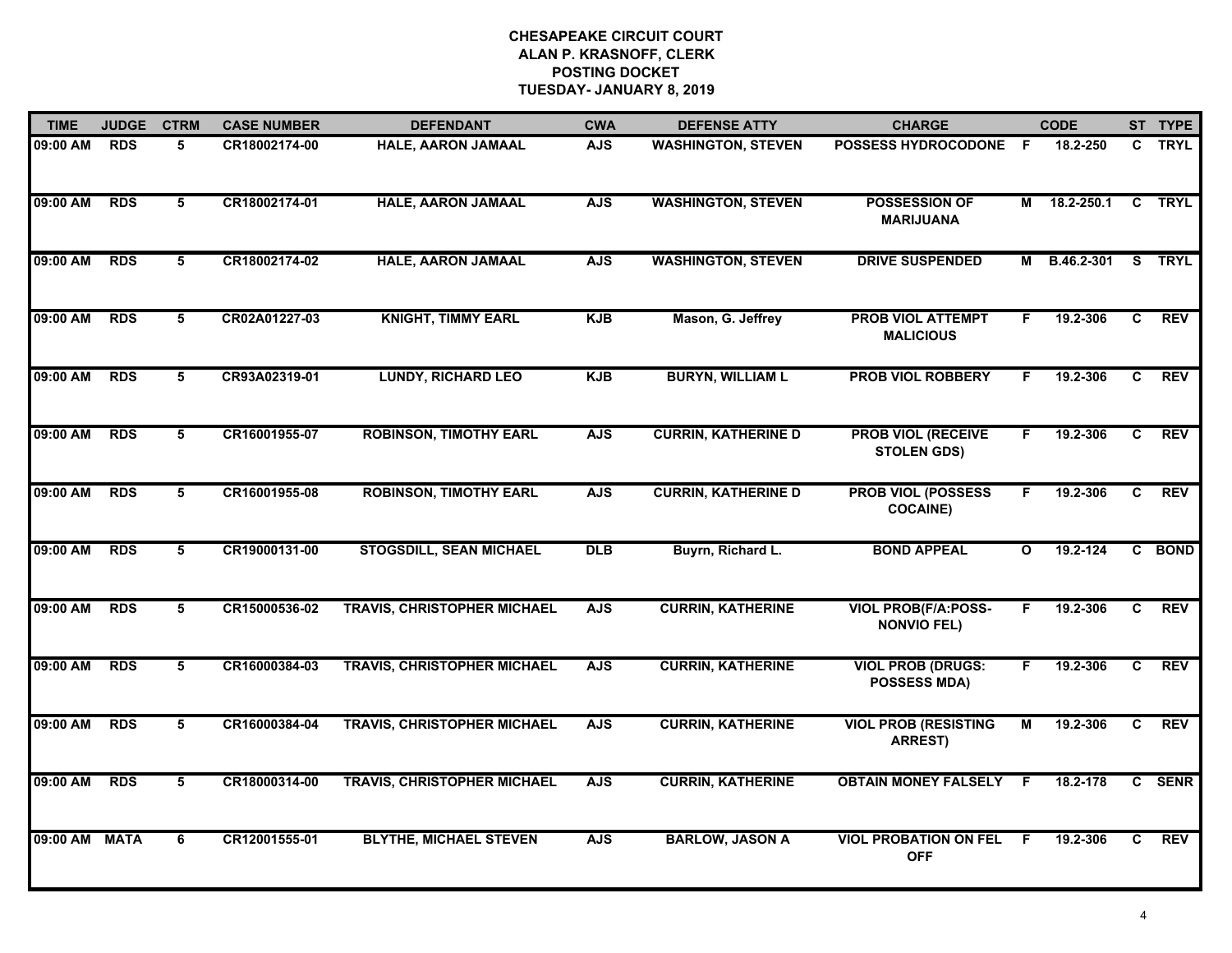| <b>TIME</b> | <b>JUDGE</b> | <b>CTRM</b>    | <b>CASE NUMBER</b> | <b>DEFENDANT</b>                                | <b>CWA</b> | <b>DEFENSE ATTY</b>           | <b>CHARGE</b>                                  |    | <b>CODE</b>     |              | ST TYPE       |
|-------------|--------------|----------------|--------------------|-------------------------------------------------|------------|-------------------------------|------------------------------------------------|----|-----------------|--------------|---------------|
| 09:00 AM    | <b>MATA</b>  | 6              | CR18001076-00      | <b>CARTER, LATANYA SHANEEK</b>                  | <b>AEP</b> | Winn, A. Robinson             | <b>MALICIOUS WOUNDING</b>                      | F  | 18.2-51         | в            | <b>JURY</b>   |
| 09:00 AM    | <b>MATA</b>  | 6              | CR18001076-01      | <b>CARTER, LATANYA SHANEEK</b>                  | <b>AEP</b> | Winn, A. Robinson             | <b>MOB: MALICIOUS</b><br><b>WOUNDING</b>       | F. | $18.2 - 41$     | B            | <b>JURY</b>   |
| 09:00 AM    | <b>RAB</b>   | $\overline{7}$ | CR18000309-00      | <b>BEST, ABBEY MCCRAW</b>                       | <b>KAM</b> | Ortiz, Kathleen A.            | <b>SHOPLIFTING</b>                             | F. | 18.2-103        |              | <b>B</b> SENR |
| 09:00 AM    | <b>RAB</b>   | $\overline{7}$ | CR18000309-02      | <b>BEST, ABBEY MCCRAW</b>                       | <b>KAM</b> | Ortiz, Kathleen A.            | PETIT LARCENY; 3RD OFF F                       |    | 18.2-104        |              | <b>B</b> SENR |
| 09:00 AM    | <b>RAB</b>   | $\overline{7}$ | CR17002167-03      | <b>BROWN GILLIAM, TE'SHERRA</b><br><b>RENEE</b> | <b>KAM</b> | Draper, Anthony L.            | <b>S/C-F/PAY RESTITUTION</b>                   | М  | 19.2-358        | C            | <b>SC</b>     |
| 09:00 AM    | <b>RAB</b>   | $\overline{7}$ | CR17002167-04      | <b>BROWN GILLIAM, TE'SHERRA</b><br><b>RENEE</b> | <b>KAM</b> | Draper, Anthony L.            | FTA: SC FTP RESTITUTION- M<br><b>TYRL</b>      |    | 18.2-456        | C.           | <b>CAP</b>    |
| 09:00 AM    | <b>RAB</b>   | $\overline{7}$ | CR18001019-00      | <b>DAVIS, JAMES LEAMON</b>                      | <b>AWW</b> | <b>BOSLEY, CORIE</b>          | <b>PWID SCH I OR II DRUG</b><br><b>W/GUN</b>   | F  | 18.2-308.4      | <b>C</b>     | C.            |
| 09:00 AM    | <b>RAB</b>   | $\overline{7}$ | CR18001019-03      | <b>DAVIS, JAMES LEAMON</b>                      | <b>AWW</b> | <b>BOSLEY, CORIE</b>          | <b>PWID COCAINE</b>                            | F. | 18.2-248        | C            | C             |
| 09:00 AM    | <b>RAB</b>   | $\overline{7}$ | CR18001019-04      | <b>DAVIS, JAMES LEAMON</b>                      | <b>AWW</b> | <b>BOSLEY, CORIE</b>          | <b>ATTEMPT TO FLEE FROM</b><br><b>LEO</b>      | М  | 18.2-479.1      | C.           | C.            |
| 09:00 AM    | <b>RAB</b>   | $\overline{7}$ | CR18001019-05      | <b>DAVIS, JAMES LEAMON</b>                      | <b>AWW</b> | <b>BOSLEY, CORIE</b>          | <b>SUSP OL</b>                                 |    | M B.46.2-301    | <b>C</b>     | C             |
| 09:00 AM    | <b>RAB</b>   | 7              | CR18001019-06      | <b>DAVIS, JAMES LEAMON</b>                      | <b>AWW</b> | <b>BOSLEY, CORIE</b>          | <b>DISPLAY FICTITIOUS</b><br><b>PLATES</b>     |    | $M$ 46.2-613(4) | C            | C             |
| 09:00 AM    | <b>RAB</b>   | $\overline{7}$ | CR17001472-01      | <b>DENSON, JUAN CLIFTON</b>                     | <b>BKF</b> | <b>OXENHAM, CARA P</b>        | <b>PROB VIOL POSSESS</b><br><b>COCAINE</b>     | F. | 19.2-306        | C            | <b>REV</b>    |
| 09:00 AM    | <b>RAB</b>   | $\overline{7}$ | CR18001978-00      | <b>EAVES, JENNIFER DAWN</b>                     | <b>PLS</b> | <b>RINGLER-LANTZY, THOMAS</b> | <b>SHOPLIFT/ALTER</b><br><b>MERCH&gt;\$200</b> | F. | 18.2-103        | $\mathbf{c}$ | <b>PLEA</b>   |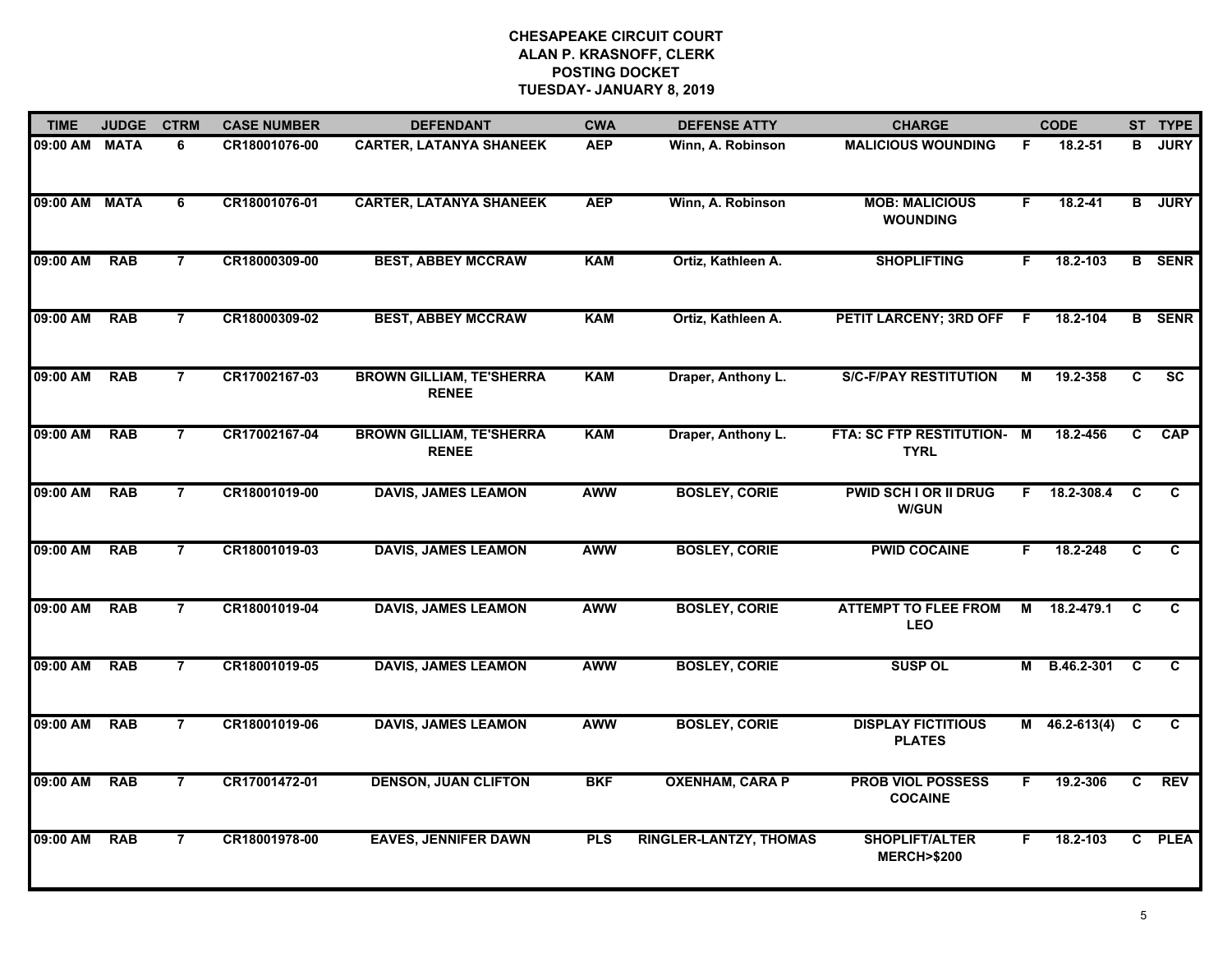| <b>TIME</b> | <b>JUDGE</b> | <b>CTRM</b>    | <b>CASE NUMBER</b> | <b>DEFENDANT</b>                 | <b>CWA</b> | <b>DEFENSE ATTY</b>     | <b>CHARGE</b>                                     |     | <b>CODE</b> |    | ST TYPE       |
|-------------|--------------|----------------|--------------------|----------------------------------|------------|-------------------------|---------------------------------------------------|-----|-------------|----|---------------|
| 09:00 AM    | <b>RAB</b>   | $\overline{7}$ | CR18001978-01      | <b>EAVES, JENNIFER DAWN</b>      | <b>PLS</b> | RINGLER-LANTZY, THOMAS  | <b>GRAND LARCENY: &gt;=\$200</b>                  | - F | 18.2-95     |    | C PLEA        |
| 09:00 AM    | <b>RAB</b>   | $\overline{7}$ | CR18001454-00      | <b>FREEMAN, SAMUEL RAY</b>       | <b>BW</b>  | <b>HOGAN, DANIEL</b>    | <b>PETIT LARCENY &lt;\$5</b><br><b>PICKPOCKET</b> | М   | 18.2-96     |    | C SENR        |
| 09:00 AM    | <b>RAB</b>   | $\overline{7}$ | CR18001454-01      | <b>FREEMAN, SAMUEL RAY</b>       | <b>BW</b>  | <b>HOGAN, DANIEL</b>    | <b>BREAK &amp; ENTER AT NIGHT</b>                 | - F | 18.2-89     |    | C SENR        |
| 09:00 AM    | <b>RAB</b>   | $\overline{7}$ | CR18001454-02      | <b>FREEMAN, SAMUEL RAY</b>       | <b>BW</b>  | <b>HOGAN, DANIEL</b>    | <b>INTENTIONAL DAMAGE</b>                         | М   | 18.2-137    |    | C SENR        |
| 09:00 AM    | <b>RAB</b>   | $\overline{7}$ | CR18001703-00      | <b>HAMLIN, SHANECA PHOEBE</b>    | <b>BW</b>  | <b>MASON, JEREMY C</b>  | <b>POSSESS COCAINE</b>                            | F.  | 18.2-250    |    | <b>B</b> TRYL |
| 09:00 AM    | <b>RAB</b>   | $\overline{7}$ | CR18001703-01      | <b>HAMLIN, SHANECA PHOEBE</b>    | <b>BW</b>  | <b>MASON, JEREMY C</b>  | <b>POSSESS ALPRAZOLAM</b>                         | м   | 18.2-250    |    | <b>B</b> TRYL |
| 09:00 AM    | <b>RAB</b>   | $\overline{7}$ | CR18001703-02      | <b>HAMLIN, SHANECA PHOEBE</b>    | <b>BW</b>  | <b>MASON, JEREMY C</b>  | <b>POSSESSION OF</b><br><b>MARIJUANA</b>          | М   | 18.2-250.1  |    | <b>B</b> TRYL |
| 09:00 AM    | <b>RAB</b>   | $\overline{7}$ | CR08002122-01      | <b>ROGERS, PATRICK WENDELL</b>   | <b>PLS</b> | <b>MASON, SHARON</b>    | <b>VIOL PROBATION ON FEL</b><br><b>OFF</b>        | F.  | 19.2-306    | C. | <b>REV</b>    |
| 09:00 AM    | <b>RAB</b>   | $\overline{7}$ | CR08002123-01      | <b>ROGERS, PATRICK WENDELL</b>   | <b>PLS</b> | <b>MASON, SHARON</b>    | <b>VIOL PROBATION ON FEL</b><br><b>OFF</b>        | F   | 19.2-306    | C. | <b>REV</b>    |
| 09:00 AM    | <b>RAB</b>   | $\overline{7}$ | CR08002124-01      | <b>ROGERS, PATRICK WENDELL</b>   | <b>PLS</b> | <b>MASON, SHARON</b>    | <b>VIOL PROBATION ON FEL</b><br><b>OFF</b>        | F.  | 19.2-306    | C  | <b>REV</b>    |
| 09:00 AM    | <b>RAB</b>   | $\overline{7}$ | CR08002126-01      | <b>ROGERS, PATRICK WENDELL</b>   | <b>PLS</b> | <b>MASON, SHARON</b>    | <b>VIOL PROBATION ON FEL</b><br><b>OFF</b>        | -F  | 19.2-306    | C  | <b>REV</b>    |
| 09:00 AM    | <b>RAB</b>   | $\overline{7}$ | CR08002128-01      | <b>ROGERS, PATRICK WENDELL</b>   | <b>PLS</b> | <b>MASON, SHARON</b>    | <b>VIOL PROBATION ON FEL</b><br><b>OFF</b>        | - F | 19.2-306    | C  | <b>REV</b>    |
| 09:00 AM    | <b>RAB</b>   | $\overline{7}$ | CR17001021-01      | <b>WHITEHURST, HANNAH NICOLE</b> | <b>BKF</b> | <b>SHANNON, KRISTEN</b> | <b>VIOL PROB (POSS COCAINE) F</b>                 |     | 19.2-306    | C  | <b>UA</b>     |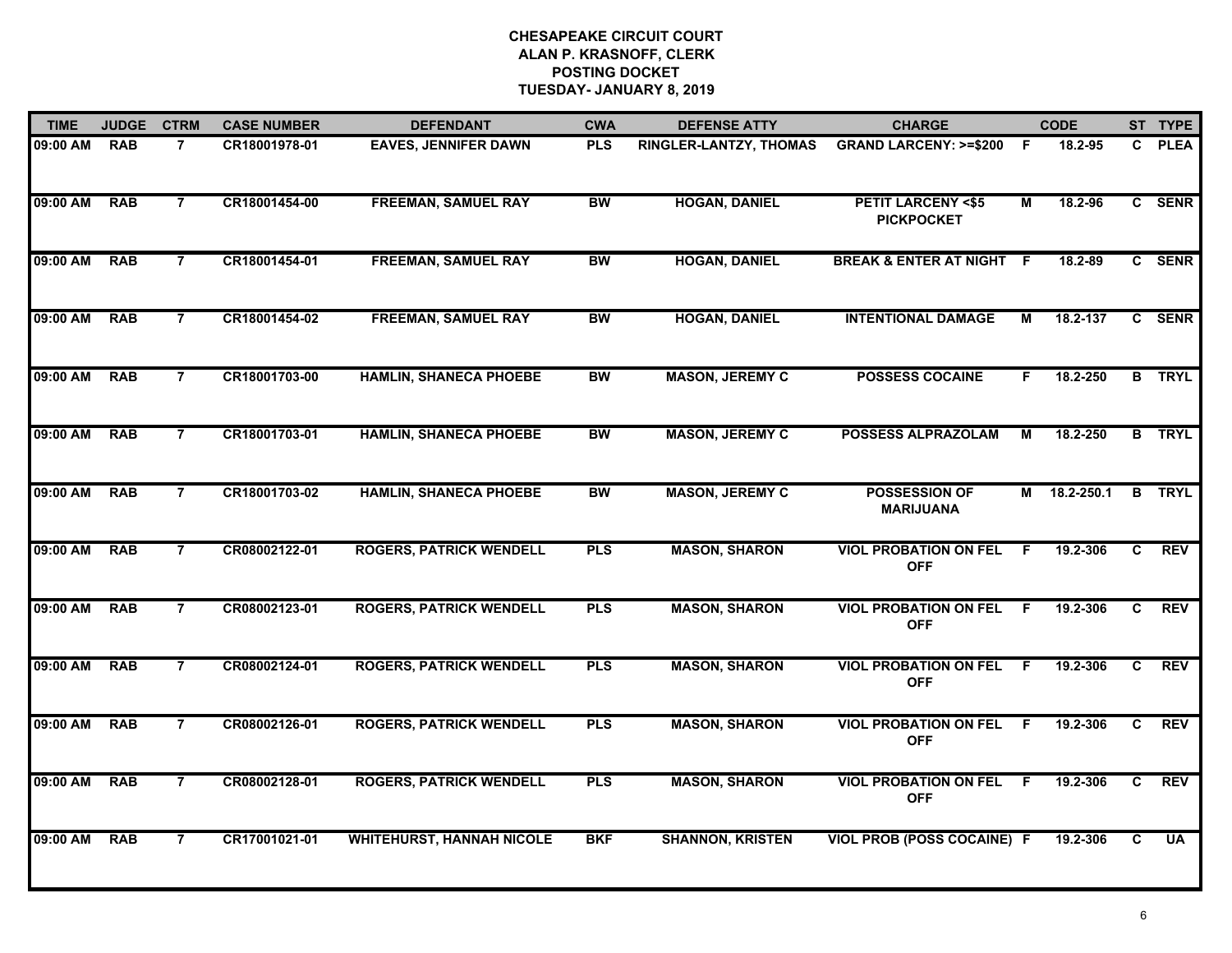| <b>TIME</b> | <b>JUDGE</b> | <b>CTRM</b>    | <b>CASE NUMBER</b> | <b>DEFENDANT</b>                  | <b>CWA</b> | <b>DEFENSE ATTY</b>         | <b>CHARGE</b>                              |    | <b>CODE</b>   |                | ST TYPE       |
|-------------|--------------|----------------|--------------------|-----------------------------------|------------|-----------------------------|--------------------------------------------|----|---------------|----------------|---------------|
| 09:00 AM    | <b>RAB</b>   | $\overline{7}$ | CR14002193-01      | <b>WIMBLEY, PRESTON ALLEN</b>     | <b>ALN</b> | <b>REVELEY, HK</b>          | <b>VIOL PROBATION ON FEL</b><br><b>OFF</b> | F. | 19.2-306      | C              | <b>REV</b>    |
| 09:00 AM    | <b>RAB</b>   | $\overline{7}$ | CR18000902-00      | <b>WIMBLEY, PRESTON ALLEN</b>     | <b>ALN</b> | Reveley, H. K.; Jr.         | DR AFTER DECLARED H.O.- F<br><b>FELONY</b> |    | B.46.2-357    |                | <b>C</b> SENR |
| 09:30 AM    | <b>RAB</b>   | $\overline{2}$ | CR17001887-00      | <b>BATTLE, TYQUAN ONTARIO</b>     | <b>AMF</b> | <b>NEELEY, ROBERT C; JR</b> | <b>MALICIOUS WOUNDING</b>                  | F. | $18.2 - 51.2$ | $\overline{c}$ | <b>TBS</b>    |
| 09:30 AM    | <b>RAB</b>   | $\overline{2}$ | CR17001887-01      | <b>BATTLE, TYQUAN ONTARIO</b>     | <b>AMF</b> | <b>NEELEY, ROBERT C; JR</b> | <b>USE FIREARM</b>                         | F. | $18.2 - 53.1$ | C              | <b>TBS</b>    |
| 09:30 AM    | <b>RAB</b>   | $\overline{2}$ | CR17001887-02      | <b>BATTLE, TYQUAN ONTARIO</b>     | <b>AMF</b> | <b>NEELEY, ROBERT C; JR</b> | <b>ROBBERY</b>                             | F. | 18.2-58       | $\overline{c}$ | <b>TBS</b>    |
| 09:30 AM    | <b>RAB</b>   | $\mathbf{2}$   | CR17001887-03      | <b>BATTLE, TYQUAN ONTARIO</b>     | <b>AMF</b> | <b>NEELEY, ROBERT C; JR</b> | <b>USE FIREARM</b>                         | F. | 18.2-53.1     | C              | <b>TBS</b>    |
| 09:30 AM    | <b>RAB</b>   | $\overline{2}$ | CR17001887-04      | <b>BATTLE, TYQUAN ONTARIO</b>     | <b>AMF</b> | <b>NEELEY, ROBERT C; JR</b> | SHOOT IN COMMISSION OF F<br><b>FELONY</b>  |    | 18.2-53       | $\overline{c}$ | <b>TBS</b>    |
| 09:30 AM    | <b>RAB</b>   | $\mathbf{2}$   | CR18002247-00      | <b>CHAMBLISS, JADAH M</b>         |            | <b>CROOK, HEATHER BUYRN</b> | <b>SHOPLFTING: 2ND OFF</b>                 | М  | 18.2-103      | s              | <b>TBS</b>    |
| 09:30 AM    | <b>RAB</b>   | $\overline{2}$ | CR18002067-00      | <b>COLEMAN, KIARA MONET</b>       | <b>DRT</b> |                             | <b>HIT &amp; RUN</b>                       |    | F E.46.2-894  |                | C ADAT        |
| 09:30 AM    | <b>RAB</b>   | $\overline{2}$ | CR18002067-01      | <b>COLEMAN, KIARA MONET</b>       | <b>DRT</b> |                             | <b>POSSESS MARIJUANA</b>                   | M  | 18.2-250.1    |                | <b>B</b> ADAT |
| 09:30 AM    | <b>RAB</b>   | $\overline{2}$ | CR18002067-02      | <b>COLEMAN, KIARA MONET</b>       | <b>DRT</b> |                             | SUSP OL 3RD+ OFF                           | М  | B.46.2-301    | s              | <b>ADAT</b>   |
| 09:30 AM    | <b>RAB</b>   | $\overline{2}$ | CR12001399-06      | <b>MARTIN, PAUL SYLVESTER; JR</b> | <b>SNS</b> | Gilchrist, Kurt A.          | <b>VIOL PROBATION ON FEL</b><br><b>OFF</b> | F. | 19.2-306      | C.             | <b>TBS</b>    |
| 09:30 AM    | <b>RAB</b>   | $\overline{2}$ | CR12001399-07      | <b>MARTIN, PAUL SYLVESTER; JR</b> | <b>SNS</b> | <b>GILCHRIST, KURT</b>      | <b>VIOL PROBATION ON FEL</b><br><b>OFF</b> | -F | 19.2-306      | C              | <b>TBS</b>    |